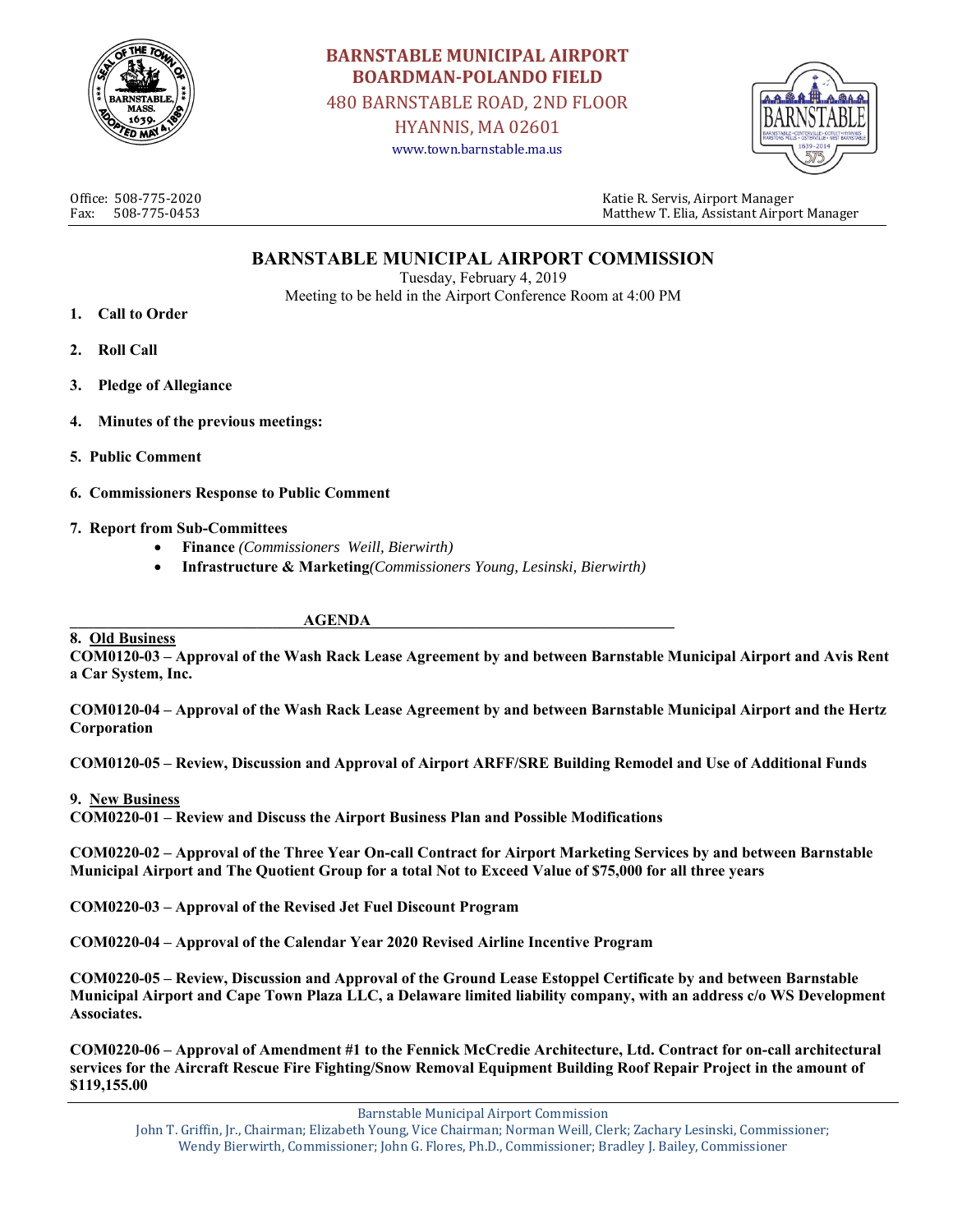#### **10. Report of Special Committees**

- Noise Report (July, October, January, April)
- Yarmouth Representative Comments
- Airport Manager's Report

### **11. Updates:**

- o ARFF/SRE Roof Replacement Update
- o ARFF/SRE Phase I Improvements Update (See above)
- o Airport Marketing
	- Jumpstart 2020
		- February 2020 Airport Management met with consultants to develop a proposed plan
		- Airport Management signed up for meeting and requested airline meetings on 2/11/2020
		- Subcommittee/Commission Meeting Planning
			- o March 2020 Meeting Planning Discussion
			- o April 2020 Meeting Draft Presentation Review
			- o May 2020 Meeting -Final Presentation Review
- o Airport Master Plan Update
	- Inventory Chapter Review-Completed
	- Forecast Chapter Under Review
	- Planning Advisory Group (PAG) Development meeting on 2/18/2020 @ 1300
- o Airport Business Plan Update FY Q3 (March 2020) also see above
- o Cape Air Rooftop Solar Array Update
	- Glare Study Complete
	- FAA obstruction analysis complete
	- Pre-construction meeting complete
	- Insurance requirements complete
- o CIP Update FY2021 Submitted to the Town of Barnstable
- o Budget Update FY2021 in process
- o Airport Rates & Charges Update (March 2020 review)
- o PFOS/Public Involvement Plan & Update
- o Airport Events
- o Massachusetts Air and Space Museum Plaza Space
- o RFP Land Development Update
- o Financial Update
- **11. Announcements** Commissioner's Comments
- **12**. Matters not reasonably anticipated by the Chair
- **13. Adjournment** Next Meeting, March 17, 2020
- Please Note: The list of matters, are those reasonably anticipated by the Chair, which may be discussed at the meeting. Not all items listed may in fact be discussed and other items not listed may in fact be discussed and other items not listed may also be brought up for discussion to the extent permitted by law. It is possible that if it so votes, the Commission may go into executive session. The Commission may also act on items in an order other than they appear on this agenda.

### **AGENDA ITEMS**

Barnstable Municipal Airport Commission